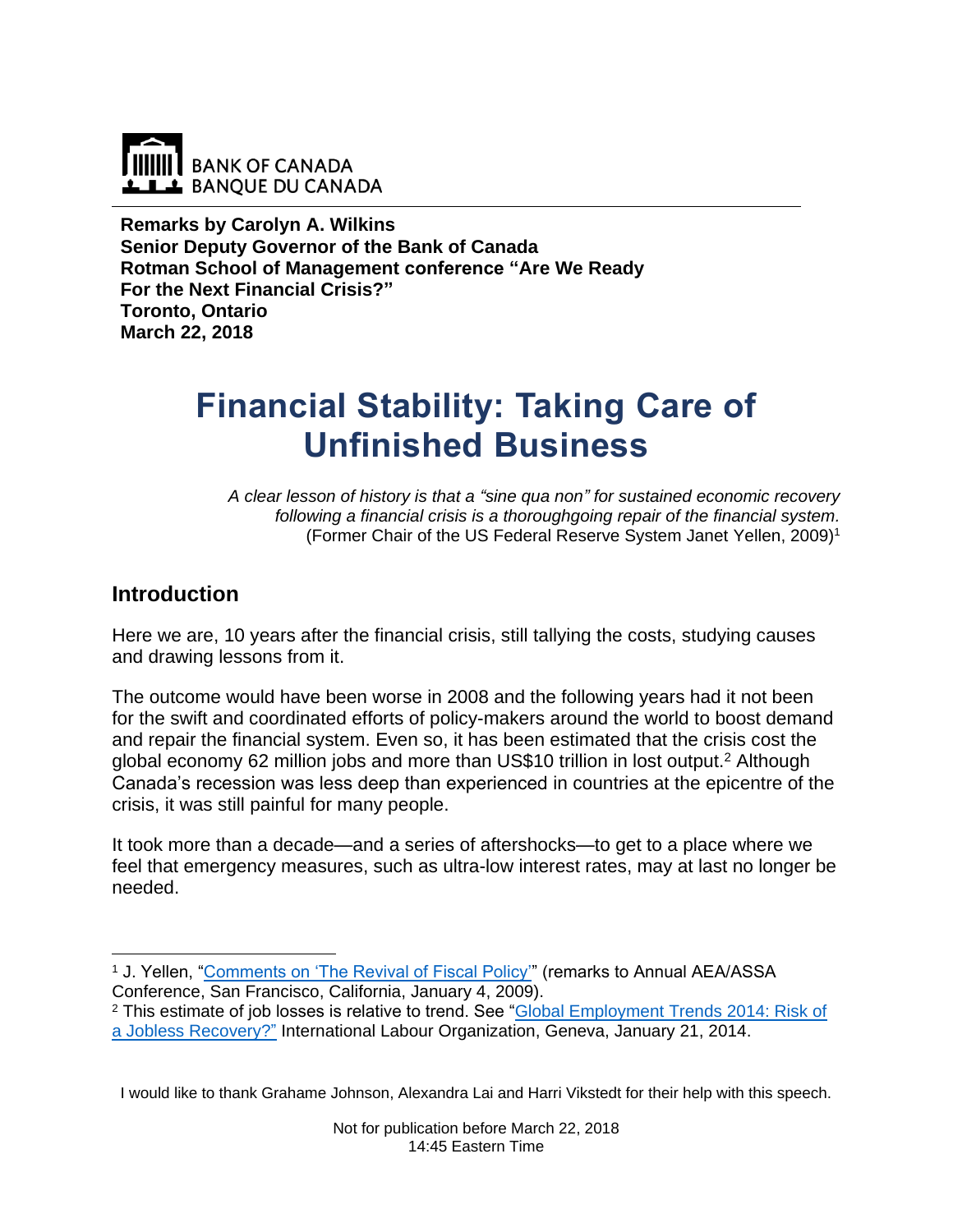While uncertainty about trade polices continues to cloud the global and Canadian outlooks, for a central banker like me, this moment feels like it has been a long time coming. We responded to contagion from abroad with aggressive monetary policy actions. We have estimated that without these actions, the recession might have been a year longer and an additional half a million jobs would have been lost.<sup>3</sup> We worked with our Canadian and international colleagues—and some of you here—to put critical programs in place to ensure liquidity in core funding markets during the crisis. And, we co-operated on a series of global financial reforms. Having been personally involved on several fronts, I know just how much of a collective effort this was. Many of you here today have worked hard in your own institutions to comply with new rules and shore up risk management. We have all accomplished a lot.

But, let's face it, the job is still not done. Winston Churchill once said, "All men make mistakes, but only wise men learn from their mistakes." So, it is wise to have conferences like this one, where we can continue to reflect on what went wrong. That is why I am pleased to be here; I would like to thank the organizers for the invitation.

The experts who spoke before me gave us insights into the genesis of the crisis and the subsequent lessons. My intention is to push the conversation forward and spark discussion in three areas where I believe we have unfinished business:

- 1. *Understanding the role of monetary policy in financial stability*—if there is one thing we have learned since the turn of the century, it is that price stability does not guarantee financial stability.
- 2. *Keeping policy current as risks to the system evolve—*leverage and liquidity are important usual suspects*,* but the trickiest part may be understanding the risks that stem from interconnectedness in an ecosystem that is changing rapidly.
- 3. *Being ready for when things go wrong*—being well prepared will help keep the financial damage to a minimum, especially for people who did not take the risk in the first place.

Central banks, along with other authorities and financial system participants, have a strong role to play in all these areas.

## **Monetary policy cannot do it all**

 $\overline{a}$ 

Let me start with the role of monetary policy in financial stability. Monetary stability low, stable and predictable inflation—is at the heart of a solid macroeconomy and financial stability. Since the Bank of Canada adopted its inflation-control target in 1991, there has been a reduction in the variability of economic growth by more than one-third and in unemployment by 40 per cent, even when accounting for the crisis. This has been particularly beneficial for younger people and workers with a lower level of

<sup>&</sup>lt;sup>3</sup> These estimates were produced by running a simulation with ToTEM, the Bank of Canada's main policy model.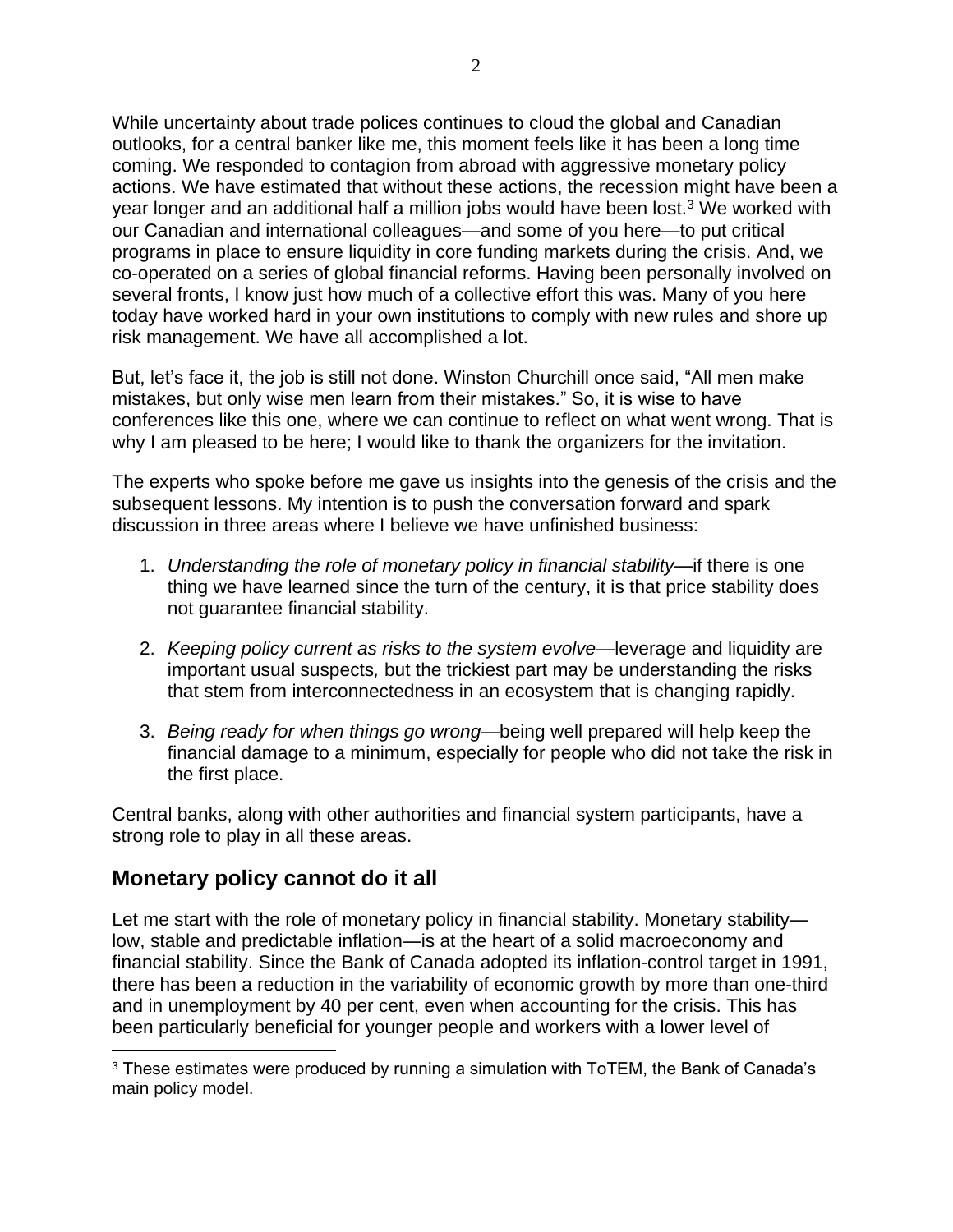education, who tend to have more precarious employment.<sup>4</sup> Successful inflation targeting in Canada and elsewhere is considered one of the factors behind this "Great Moderation," together with some helpful changes to structural policies and a little good luck. 5

We know that many factors contributed to the crisis—including inadequate regulatory safeguards and global macroeconomic imbalances. That said, the crisis made clear what some economists had previously suspected: price stability alone is not enough to ensure financial stability and could, in some circumstances, contribute to the buildup of financial vulnerabilities. $6$  Central bankers were of course already aware that vulnerabilities could build up via the traditional channel of monetary policy that works through asset prices and credit markets. But we learned the hard way that another channel—the risk-taking channel—could be a powerful amplification mechanism. In fact, it is now evident that low interest rates encourage people not only to borrow more but also to make riskier investments to get better returns.<sup>7</sup>

Hindsight is 20/20, but we can all think of an episode that fits the risk-taking narrative. For me, it is the substantial rise in the issuance of structured credit in the mid-2000s that facilitated a huge increase in subprime mortgages and leveraged buyouts driven by private equity. 8

The unfinished business here is coming to a consensus about what monetary policy can and should do about financial vulnerabilities, and about how monetary policy fits into the rest of the policy framework. Clearly microprudential and macroprudential regulations are on the front lines, and inflation targeting is the central bank's primary mission. Nevertheless, we take financial stability into account in our decisions, consistent with

<sup>4</sup> For estimates by demographic group of the benefits of reduced cyclical variability, see Table 2 in T. Macklem, "Promoting Growth, Mitigating Cycles and Inequality: The Role of Price and [Financial Stability"](https://www.bankofcanada.ca/2012/03/promoting-growth-mitigating-cycles-and-inequality/) (remarks to the Brazil-Canada Chamber of Commerce, São Paulo, Brazil, March 12, 2012).

<sup>&</sup>lt;sup>5</sup> See B. S. Bernanke, ["The Great Moderation"](https://www.federalreserve.gov/boarddocs/speeches/2004/20040220/) (remarks to the Eastern Economic Association, Washington, DC, February 20, 2004).

<sup>&</sup>lt;sup>6</sup> See, for example, W. R. White, ["Is Price Stability Enough?"](https://www.bis.org/publ/work205.pdf) Bank for International Settlements Working Paper No. 205 (April 2006).

<sup>&</sup>lt;sup>7</sup> See T. Paligorova and J. A. Sierra Jimenez, "Monetary Policy and the Risk-Taking Channel: [Insights from the Lending Behaviour of Banks,](https://www.bankofcanada.ca/wp-content/uploads/2012/11/boc-review-autumn12-paligorova.pdf)" *Bank of Canada Review* (Autumn 2012): 23–30; C. Borio and H. Zhu, ["Capital Regulation, Risk-Taking and Monetary Policy:](https://www.sciencedirect.com/science/article/pii/S1572308911000611) A Missing Link in

[the Transmission Mechanism?](https://www.sciencedirect.com/science/article/pii/S1572308911000611)" *Journal of Financial Stability* 8 (4) (December 2012): 236–251; V. Bruno and H. S. Shin, ["Capital Flows and the Risk-Taking Channel of Monetary Policy](https://www.sciencedirect.com/science/article/pii/S0304393214001688),"

*Journal of Monetary Economics* 71 (April 2015): 119–132; G. Dell'Ariccia, L. Laeven and G. A. Suarez, ["Bank Leverage and Monetary Policy's Risk-Taking Channel: Evidence from the United](https://onlinelibrary.wiley.com/doi/epdf/10.1111/jofi.12467)  [States,](https://onlinelibrary.wiley.com/doi/epdf/10.1111/jofi.12467)" *The Journal of Finance* 72 (2) (April 2017): 613–654.

<sup>&</sup>lt;sup>8</sup> For more on leveraged buyouts, see Committee on the Global Financial System, "Private [Equity and Leveraged](https://www.bis.org/publ/cgfs30.pdf) Finance Markets," CGFS Papers No. 30 (July 2008).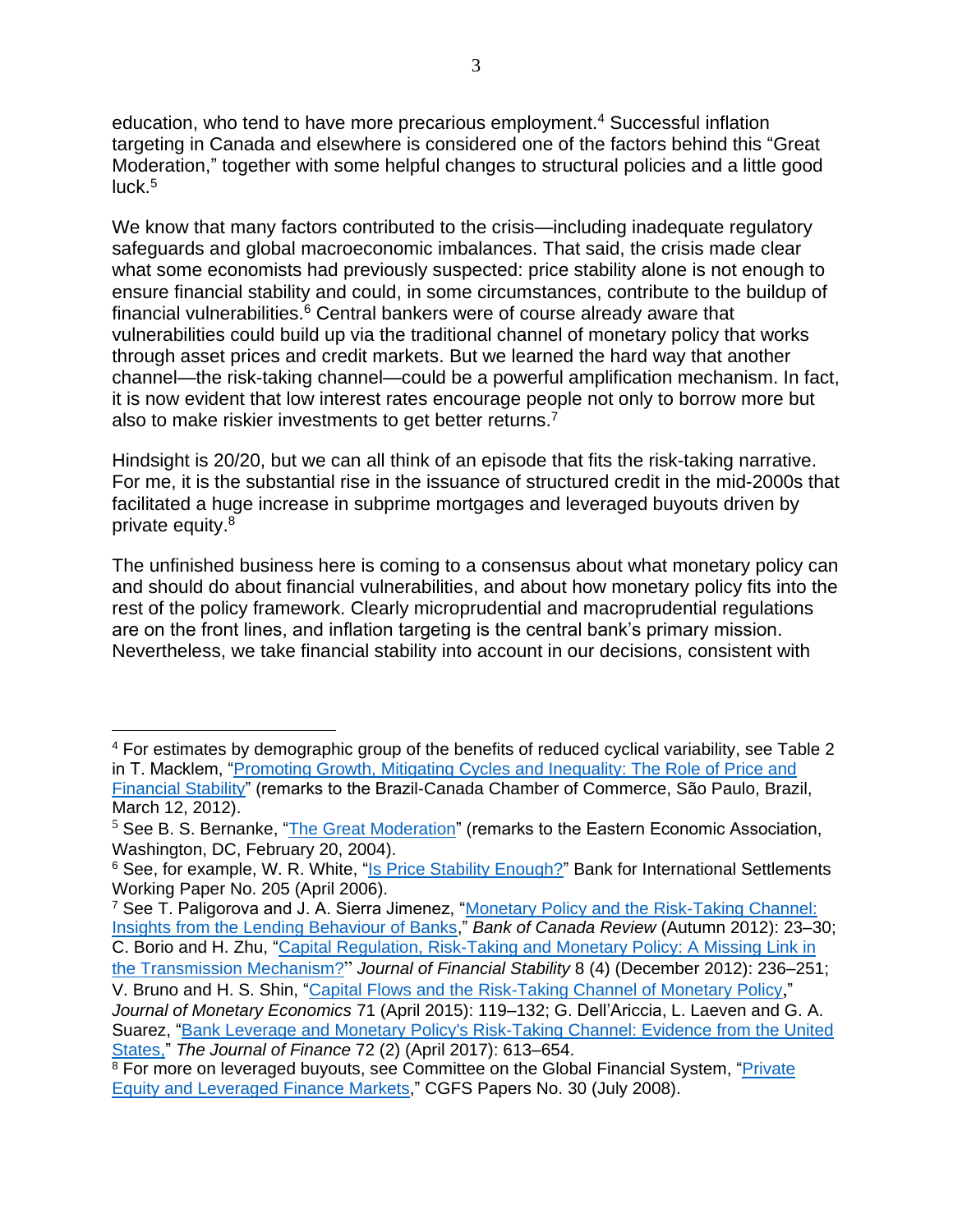our risk-management approach.<sup>9</sup> The current situation offers an example. With high levels of household debt and the Canadian economy operating close to capacity, monetary policy actions to achieve the inflation target and support financial stability are currently complementary. The Bank of Canada has underscored that there is nonetheless a fine balance to be struck here: while moving too slowly would allow more time for financial vulnerabilities to build, moving too quickly could have outsized effects, given the high level of household indebtedness.

There may be, in different situations, a case for taking longer to bring inflation back to target than the usual six to eight quarters.<sup>10</sup> That was something we considered in late 2013. Inflation was running below target and the economy had excess capacity, which might have warranted an easing in policy. However, we judged that the best course of action was to leave our policy rate at 1 per cent to avoid exacerbating financial vulnerabilities in the household sector, while still returning inflation to target over a reasonable time horizon.

There is still debate about how best to integrate financial stability considerations into monetary policy. I would like to highlight a couple of promising avenues to help advance this discussion. The first is to invest in policy models that do a better job of capturing the interlinkages between the financial system and the economy, such as those that can lead to defaults on loans, asset fire sales and other real-world events. I don't think any model will ever be perfect, so we will always be operating with a heavy dose of uncertainty. Yet, this research will yield insightful answers to the question of how monetary policy should respond to a buildup of financial vulnerabilities, if at all.<sup>11</sup>

The second avenue is to strengthen our framework for macroprudential policies, which are better suited to target financial system risks. Taking a page from the inflationtargeting regime, there is a benefit to clarity about objectives, governance and tools for the job. <sup>12</sup> The focus in Canada has understandably been on macroprudential policies related to household finance to improve the quality of debt and limit its growth. Many of these policies, such as recent changes to mortgage underwriting rules, are aimed at increasing the resilience of the financial system on an ongoing basis. Authorities could use other tools to dampen financial cycles and boost the resilience of the banking system when bank credit has been growing rapidly. An example is the countercyclical capital buffer introduced as part of the Basel III reforms. The Bank of England has put

<sup>9</sup> See S. S. Poloz, ["Integrating Uncertainty and Monetary Policy-Making: A Practitioner's](https://www.bankofcanada.ca/2014/10/discussion-paper-2014-6/)  [Perspective,](https://www.bankofcanada.ca/2014/10/discussion-paper-2014-6/)" Bank of Canada Staff Discussion Paper No. 2014-6 (October 2014). <sup>10</sup> For more on the role of monetary policy in counteracting financial imbalances and the related case for a flexible target horizon, see J. Boivin, T. Lane and C. Meh, ["Should Monetary Policy](https://www.bankofcanada.ca/wp-content/uploads/2010/09/boivin_summer10.pdf)  [Be Used to Counteract Financial Imbalances?"](https://www.bankofcanada.ca/wp-content/uploads/2010/09/boivin_summer10.pdf) *Bank of Canada Review* (Summer 2010): 23–36; and D. Coletti, J. Selody and C. A. Wilkins, "Another Look at the [Inflation-Target Horizon,](https://www.bankofcanada.ca/wp-content/uploads/2010/06/coletti1.pdf)" *Bank of Canada Review* (Summer 2006): 31–37.

<sup>&</sup>lt;sup>11</sup> For an example of such an exercise, see Box 6 in "Renewal of the Inflation-Control Target: [Background Information—October 2016,](https://www.bankofcanada.ca/wp-content/uploads/2016/10/background_nov11.pdf)" Bank of Canada (2016): 28.

<sup>&</sup>lt;sup>12</sup> Committee on the Global Financial System, "Objective-Setting and Communication of [Macroprudential Policies,](https://www.bis.org/publ/cgfs57.pdf)" CGFS Papers No. 57 (November 2016).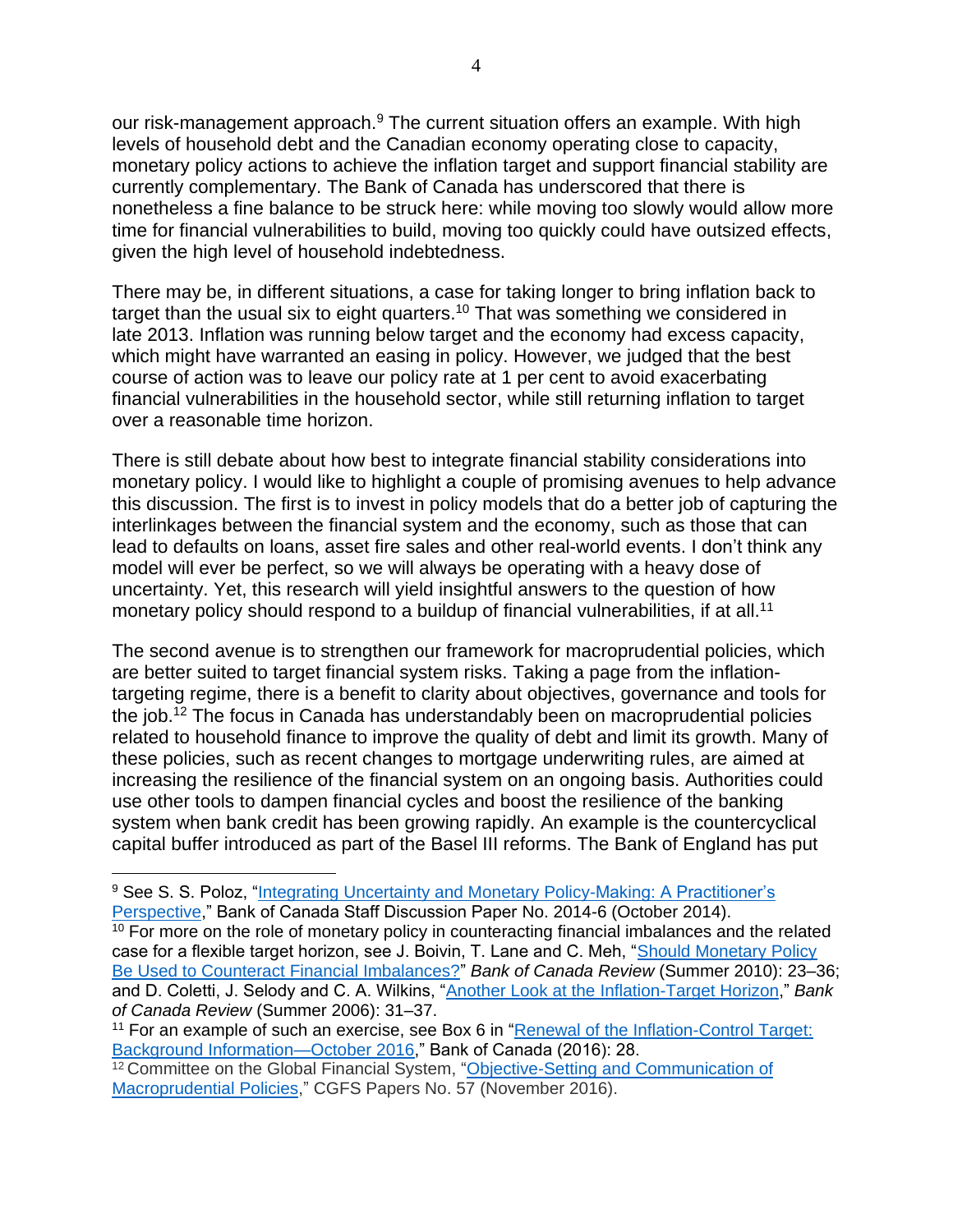such countercyclical measures in place, and the Office of the Superintendent of Financial Institutions (OSFI) is working on implementing similar measures in Canada.<sup>13</sup>

Despite the promise of macroprudential policy, we need to be humble about what we know in practice. As we gain experience with these tools, in Canada and abroad, we should sharpen our understanding of their effectiveness. And we should continue to strengthen the framework in which monetary policy and macroprudential policies reinforce each other.<sup>14</sup> A solid framework is essential to reduce the likelihood of undue pressure for monetary policy to lean against the build-up of financial vulnerabilities. Interest rates are a blunt tool, so using them to achieve financial stability could have suboptimal outcomes from the perspectives of both monetary policy and financial stability.

That is why it is imperative that academics and central banks focus our efforts on a number of areas. At the Bank of Canada, we are exploring new sources of microdata to better understand vulnerabilities and monitor the effectiveness of macroprudential tools and monetary policy. We are developing policy models that have relevant institutional features and rich heterogeneity in income and wealth to get a better handle on the efficacy and impact of macroprudential policy tools.

Even with improvements in these areas, we know that monetary and macroprudential policies will be insufficient to fully safeguard financial stability.

## **Keeping policy current as risks evolve**

 $\overline{a}$ 

This brings me to the second area of unfinished business, which is that our regulatory and supervisory practices need to stay current as risks evolve. The key issues that got us into the crisis—leverage, illiquidity and interconnectedness—are still the right ones to look at. We have taken great steps to identify, manage and mitigate these vulnerabilities in financial institutions. Basel III is largely in place globally, which has tightened banks' capital and liquidity requirements and set a limit on leverage. We have enhanced bank resolution tools and shifted the largest portions of over-the-counter derivatives to central

<sup>&</sup>lt;sup>13</sup> For more information on the Bank of England's countercyclical bank capital buffers, see "The [Financial Policy Committee's Approach to Setting the Countercyclical Capital Buffer"](https://www.bankofengland.co.uk/-/media/boe/files/statement/2016/the-financial-policy-committees-approach-to-setting-the-countercyclical-capital-buffer.pdf?la=en&hash=DE1BDDDA9A8628694A5881D6559DE782AFF3A7B1) (April 2016).

<sup>&</sup>lt;sup>14</sup> For more information on the nexus between monetary and macroprudential policy, see S. Alpanda, G. Cateau and C. Meh, ["A Policy Model to Analyze Macroprudential](https://www.bankofcanada.ca/wp-content/uploads/2014/02/wp2014-6.pdf) [Regulations and Monetary Policy,](https://www.bankofcanada.ca/wp-content/uploads/2014/02/wp2014-6.pdf)" Bank of Canada Staff Working Paper No. 2014-6 (February 2014); M. Kuncl, ["Assessment of the Effects of Macroprudential Tightening in Canada,](https://www.bankofcanada.ca/wp-content/uploads/2016/08/san2016-12.pdf)" Bank of Canada Staff Analytical Note No. 2016-12 (August 2016); H. E. Damar and M. Molico, ["On the](https://www.bankofcanada.ca/2016/05/staff-discussion-paper-2016-11/)  [Nexus of Monetary Policy and Financial Stability: Effectiveness of Macroprudential Tools in](https://www.bankofcanada.ca/2016/05/staff-discussion-paper-2016-11/)  [Building Resilience and Mitigating Financial Imbalances,](https://www.bankofcanada.ca/2016/05/staff-discussion-paper-2016-11/)" Bank of Canada Staff Discussion Paper No. 2016-11 (May 2016); and J. Allen, T. Grieder, B. Peterson and T. Roberts, ["The](https://www.sciencedirect.com/science/article/pii/S1042957317300529)  [Impact of Macroprudential Housing Finance Tools in Canada,](https://www.sciencedirect.com/science/article/pii/S1042957317300529)" *Journal of Financial Intermediation* (in press) (September 1, 2017).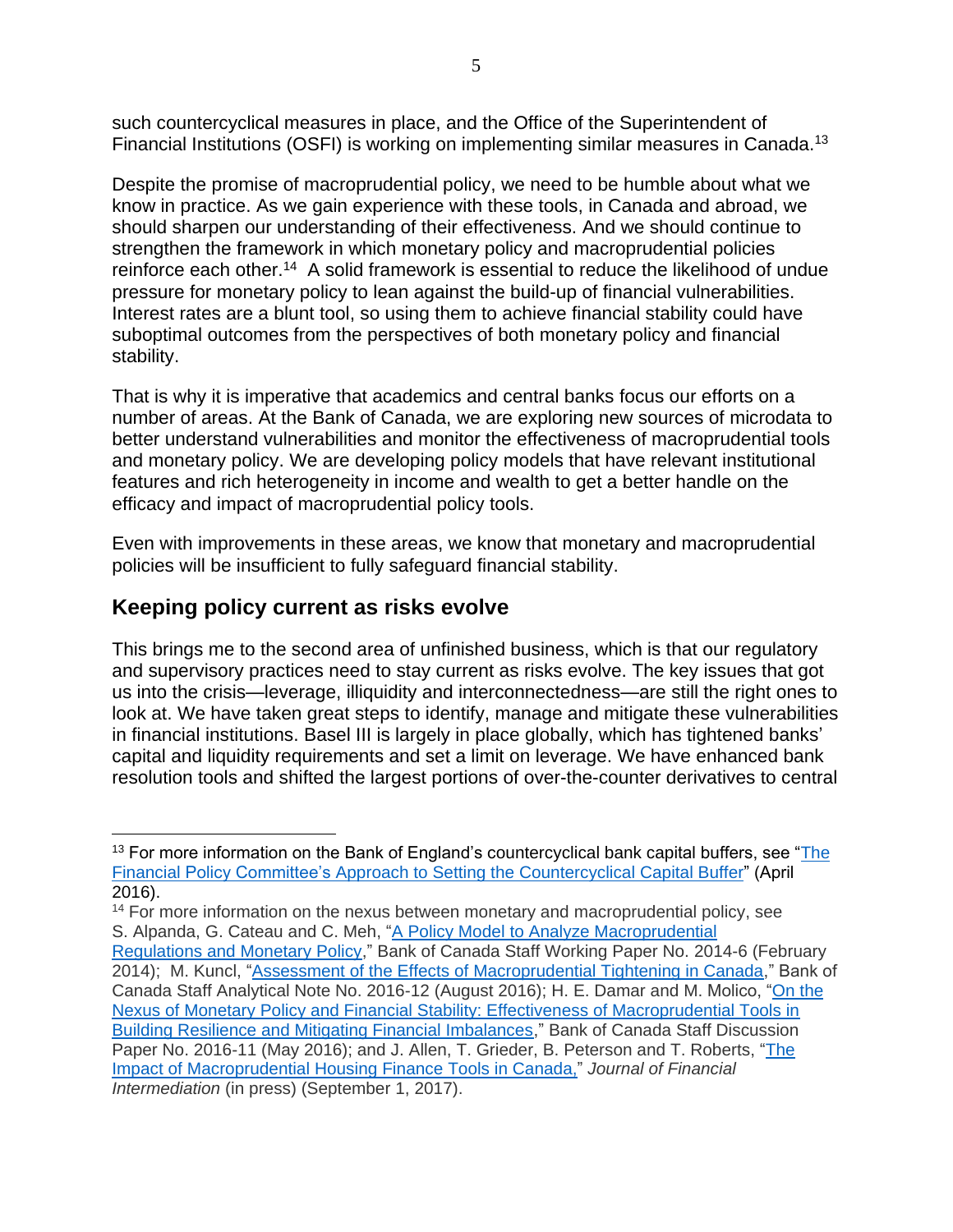counterparties (CCPs). And, many of the weaknesses in market-based financing that made the system vulnerable before the crisis have been addressed.<sup>15</sup>

The job is never done, however, because risk is constantly shifting. We learned from the crisis that, while trouble is a complex brew, financial innovation is usually a key ingredient. Financial innovation has not slowed since the crisis. It can often help improve our financial system, yet it can also carry risks. That's why risk management needs to become more nimble.

A couple of areas worry me right now, and they need concerted attention. Both relate to interconnectedness and trust in the system.

My first concern is one that I know is shared by many here in relation to your own activities: cyber risk. In fact, a recent survey conducted by Risk.net found that disruption in information technology leads the list of the top 10 operational risks for 2018.<sup>16</sup> When it comes to cyber risk, and many other operational risks, we are all connected. Now, some new technologies, such as cloud computing, may be safer than legacy systems. Yet cyber risk is heightened in other ways because of an increasing number of points of access to core parts of the financial system and the growing sophistication of those launching cyber attacks. It is part of our digital world.

The Bank of Canada is responsible for oversight of critical financial market infrastructures (FMIs). We already impose strong requirements to support the stability of these infrastructures, such as payment systems and CCPs, and we are working to further contain and respond to cyber risks. The systems that underpin all financial transactions in our economy are highly interconnected, and a cyber attack on one could quickly propagate and cause major disruptions. <sup>17</sup> The costs might not stop there. Households and businesses typically do not think about these systems because they operate smoothly behind the scenes. However, trust in core systems could be undermined if participants felt that their information or assets were vulnerable. That is why we are working with Payments Canada and the six largest Canadian banks to reduce the chance of a serious cyber event, and to mitigate the impact and recover quickly if such an event were to materialize.

My second area of concern is related to the rapid pace of financial innovation. Such innovation can bring lower costs and increase the range of investment strategies. Exchange-traded products, for example, offer investors relatively easy access to illiquid, complex strategies. The issue is that some of these strategies rely on derivative

<sup>&</sup>lt;sup>15</sup> Financial Stability Board, ["Assessment of Shadow Banking Activities, Risks and the Adequacy](http://www.fsb.org/wp-content/uploads/P300617-1.pdf) [of Post-Crisis Policy Tools to Address Financial Stability Concerns,](http://www.fsb.org/wp-content/uploads/P300617-1.pdf)" July 3, 2017. <sup>16</sup> See S. Marlin, "Top 10 Op [Risks: IT Disruption Heads 2018 Poll,](https://www.risk.net/risk-management/5426111/top-10-op-risks-it-disruption-tops-2018-poll)" Risk.net (February 21, 2018).

<sup>&</sup>lt;sup>17</sup> For more on cyber risk, see S. S. Poloz, ["Three Things Keeping Me Awake at Night"](https://www.bankofcanada.ca/2017/12/three-things-keeping-me-awake-at-night/) (speech to the Canadian Club Toronto, Toronto, Ontario, December 14, 2017).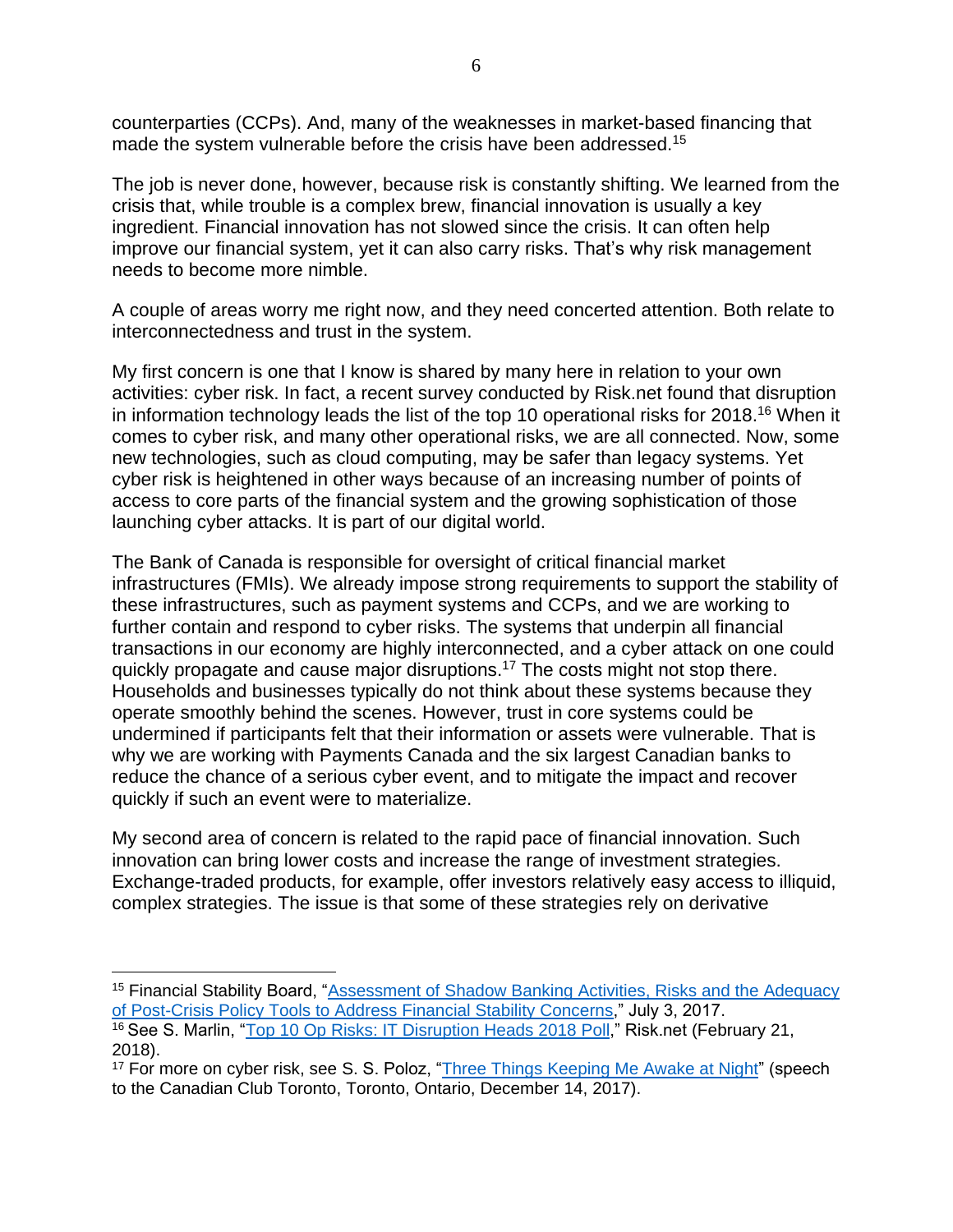structures that have counterparty and collateral risks.<sup>18</sup> These products can be surprisingly troublesome if they are not well understood, yet become popular, particularly with retail investors. This hearkens back to Canada's experience with thirdparty asset-backed commercial paper leading up to the crisis. A recent—albeit more contained—example is inverse volatility exchange-traded products. Many investors were attracted to the high returns earned on these products in the low-volatility environment of recent years. At the beginning of February, however, these products lost nearly all their value in one day when US equity volatility spiked.<sup>19</sup> The good news is that markets were resilient to this event. The unease is because, aside from the obvious suitability issue, many were unaware of the extent of the underlying interlinkages between products, in this case, leveraged long and short volatility products. These interlinkages, or dynamics, worked to amplify the volatility by creating a one-way market in VIX futures.<sup>20</sup>

Even further along the risk spectrum are private crypto assets. I do not refer to the existing products as currency because they do not perform any of the key functions of money. While activity may be too small right now to be systemic, at some point they could have financial stability implications. The crypto world is moving fast, and is largely unchecked. This certainly raises concerns about investor protection, market integrity and the use of crypto assets in illegal activities. In fact, there is evidence of widespread use of some crypto assets for money laundering and other illegal activities, and some rather spectacular incidents of theft and fraud have occurred. And we have seen significant financial risk, given the volatility and illiquidity of the assets.

Authorities should work toward a coherent set of policies for crypto assets that is aligned internationally. This strategy will need to cover risks in both cash and derivatives products, as well as in the related ecosystem. The Canadian Securities Administrators (CSA) launched work on offerings of crypto assets last year, noting that—where appropriate—they are treating these as securities.<sup>21</sup> I just returned from the G20 meetings in Buenos Aires and am pleased that the G20 is increasing its focus in this area, given the global nature of these products.<sup>22</sup>

<sup>&</sup>lt;sup>18</sup> See I. Foucher and K. Gray, "Exchange-Traded Funds: Evolution of Benefits, Vulnerabilities [and Risks,](https://www.bankofcanada.ca/wp-content/uploads/2014/12/fsr-december14-foucher.pdf)" Bank of Canada *Financial System Review* (December 2014): 37–46.

 $19$  These ETPs formed part of a larger "short vol" trade, which before early February some estimates put as high as US\$2 trillion, and which allowed retail investors to access complex and leveraged trading strategies that were typically done only by sophisticated investors. See Box 3 in the Bank of Canada *[Financial System Review](https://www.bankofcanada.ca/wp-content/uploads/2017/11/fsr-november2017.pdf)* (November 2017): 14.

<sup>&</sup>lt;sup>20</sup> See Box A in Bank for International Settlements, "International Banking and Financial Market [Developments,](https://www.bis.org/publ/qtrpdf/r_qt1803.pdf)" BIS Quarterly Review (March 2018).

<sup>21</sup> For more information, see [CSA Staff Notice 46-307](http://osc.gov.on.ca/en/SecuritiesLaw_csa_20170824_cryptocurrency-offerings.htm) *Cryptocurrency Offerings* (August 24, 2017). See also Committee on Payments and Market Infrastructures Markets Committee, ["Central Bank Digital Currencies,](https://www.bis.org/cpmi/publ/d174.pdf)" Bank for International Settlements (March 2018).

<sup>&</sup>lt;sup>22</sup> For more information, see the [G20's March 20](https://g20.org/en/news/communique-first-g20-meeting-finance-ministers-and-central-bank-governors-2018) communiqué.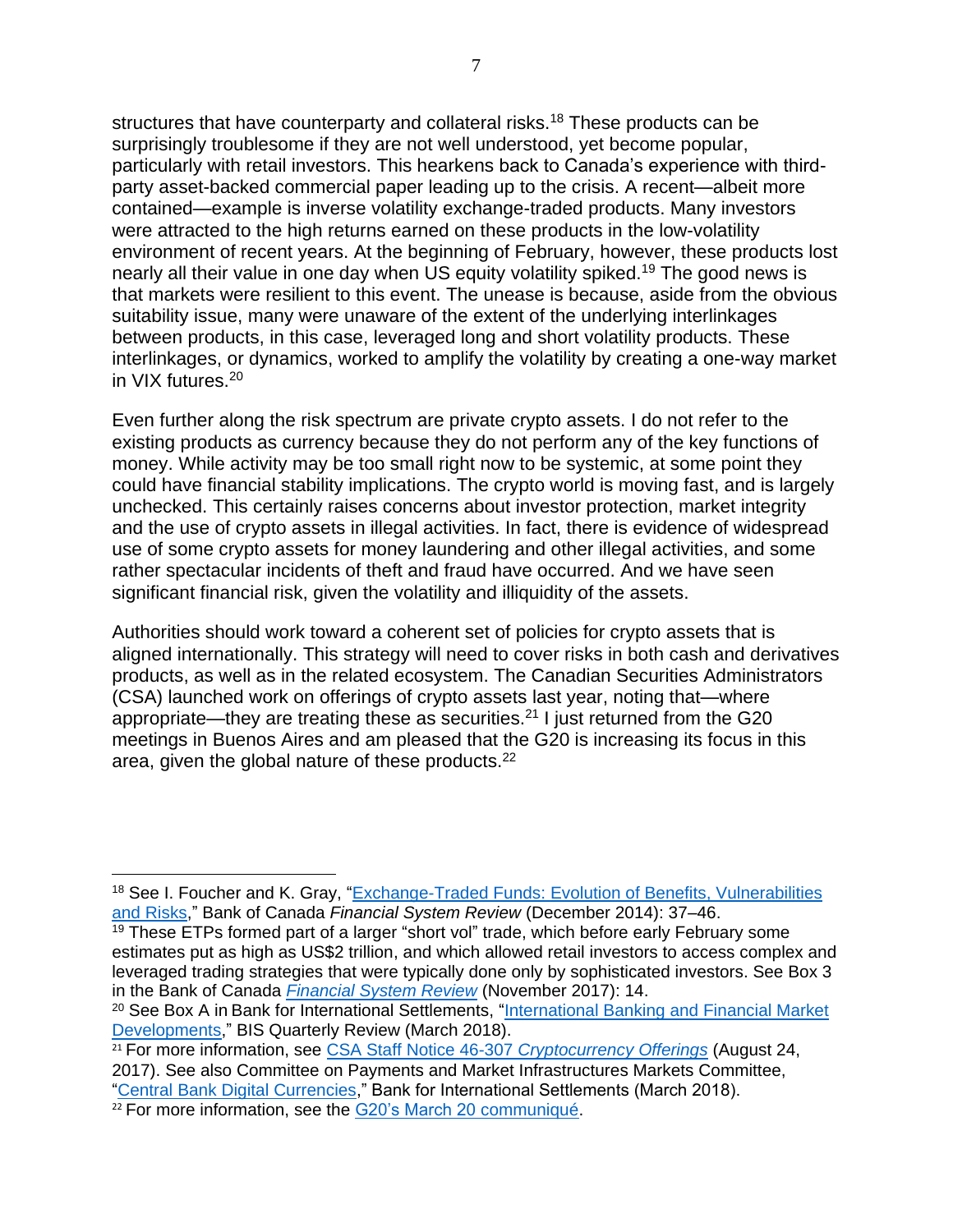My bottom line here is that we need a sharpened focus on consumer and investor protection, and market integrity. These are foundational elements of a sound financial system because they support trust.

## **Plan for when things go wrong**

 $\overline{a}$ 

The last area I want to highlight is readiness: we need to be prepared for when things go wrong. It is impossible to be rid of all risks, and undesirable as well. A modern economy advances because people work hard and are willing to stick their necks out. That means that some risk will materialize. That said, the system should be able to withstand some failures without imposing huge costs on those who did not take the risk in the first place.

We have made a lot of progress in a number of areas, but more needs to be done. For example, we identified the financial institutions and FMIs that could have outsized impacts on the financial system if they failed, and we are subjecting them to more stringent regulation and supervision, including recovery and resolution planning.<sup>23</sup>

Central banks and international policy organizations have also worked to develop earlywarning indicators of risks to the global financial system.<sup>24</sup> While these are helpful as a starting point, we need to recognize their limitations, particularly if they rely on deviations from historical trends or threshold values. That is why it is important to push the analysis further to properly gauge the risk. Stress tests are an excellent way to help us understand what could happen if financial institutions were subject to adverse events, such as a steep house price decline or a Brexit vote. They also provide practical information about what might be needed to withstand and recover from these events. The Bank of Canada works with other organizations, such as OSFI and the International Monetary Fund, to conduct regular stress-testing exercises of financial institutions and to improve our modelling techniques.<sup>25</sup>

The unfinished business here is that models used for stress testing capture mainly firstround effects, with limited ability to identify spillovers that we know can end up being even more important. For example, while the Bank's current framework does capture second-round effects that could come from interbank exposures and asset fire sales, it could be improved. The Bank, and others who conduct stress tests, could introduce

<sup>&</sup>lt;sup>23</sup> The Basel Committee on Banking Supervision has developed quantitative metrics for identifying global systemically important banks (G-SIBs) and a set of principles (no quantitative metrics) for assessing domestic systemically important banks (D-SIBs): "Global Systemically [Important Banks: Updated Assessment Methodology](https://www.bis.org/publ/bcbs255.pdf) and the Higher Loss Absorbency [Requirement"](https://www.bis.org/publ/bcbs255.pdf) (July 2013) and ["A Framework for Dealing with Domestic Systemically Important](https://www.bis.org/publ/bcbs233.pdf)  [Banks"](https://www.bis.org/publ/bcbs233.pdf) (October 2012).

<sup>&</sup>lt;sup>24</sup> For example, see Bank for International Settlements, "Early Warning Indicators of Banking [Crises: Expanding the Family"](https://www.bis.org/publ/qtrpdf/r_qt1803e.htm) (March 2018); and T. Duprey and T. Roberts, ["A Barometer of](https://www.bankofcanada.ca/wp-content/uploads/2017/12/san2017-24.pdf)  [Canadian Financial System Vulnerabilities,](https://www.bankofcanada.ca/wp-content/uploads/2017/12/san2017-24.pdf)" Bank of Canada Staff Analytical Note No. 2017-24 (December 2017).

<sup>&</sup>lt;sup>25</sup> K. Anand, G. Bédard-Pagé and V. Traclet, ["Stress Testing the Canadian Banking System: A](http://www.bankofcanada.ca/wp-content/uploads/2014/06/fsr-june2014-anand.pdf) [System-Wide Approach,](http://www.bankofcanada.ca/wp-content/uploads/2014/06/fsr-june2014-anand.pdf)" Bank of Canada *Financial System Review* (June 2014): 61–68.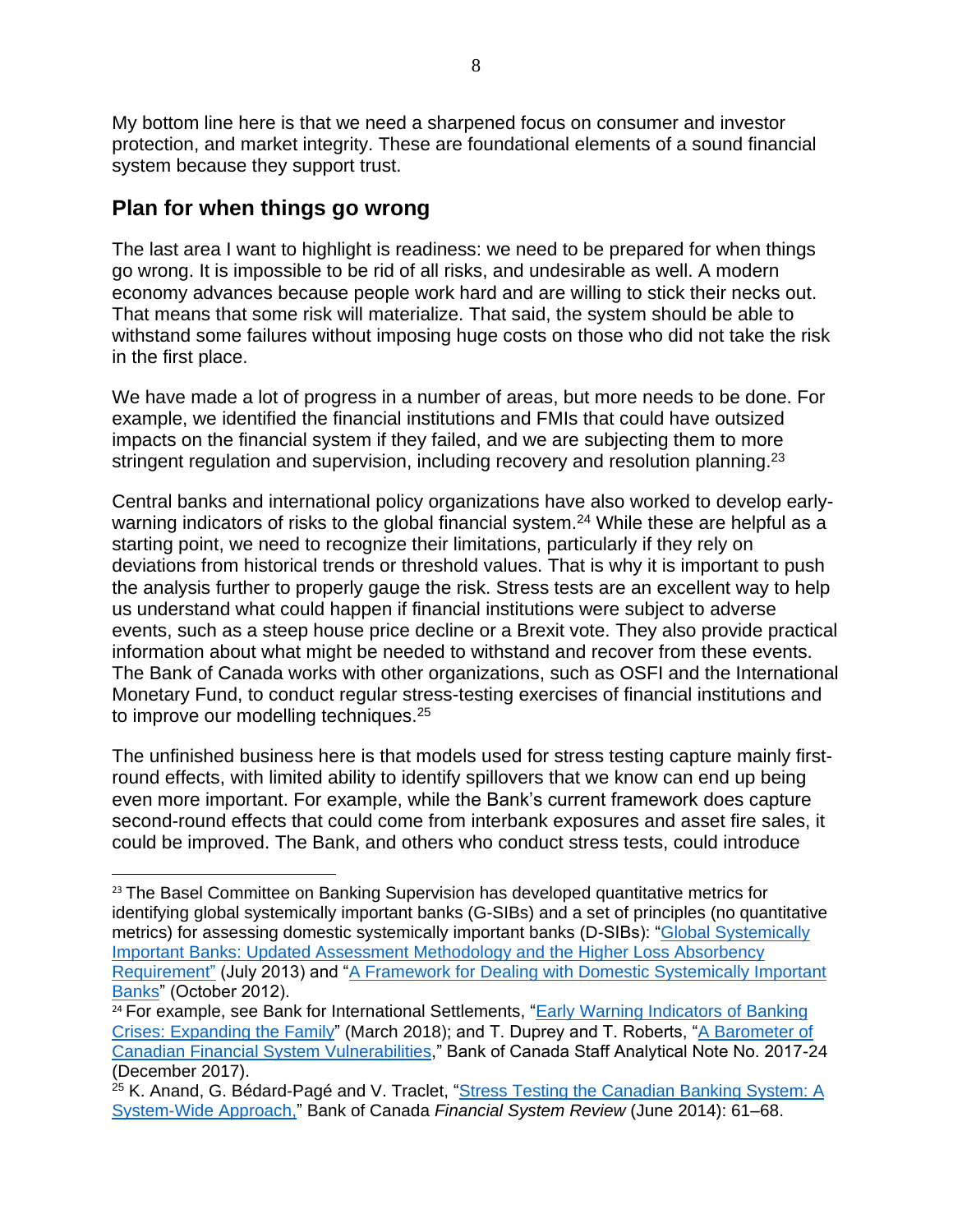behavioural aspects, such as the reactions of bank managers and other financial market participants, and feedback to the real economy. This would require mapping a broader range of interconnections among financial players, which is not a trivial exercise. We would also need to keep this mapping fresh by considering changes in the financial system that might affect the results. An example would be potential changes in the stickiness of retail deposits in an environment of open banking.

Of course, it's not all about banks. Stress-testing frameworks have been designed for CCPs to test their capacity to absorb losses stemming from the default of a participant. More work is being done here as well. Many CCPs have clearing members in common, and so international standard-setting bodies are developing a framework for supervisory stress tests of multiple CCPs across jurisdictions.

We know that being well prepared will increase the odds that financial institutions will recover from stress events; we also know that recovery is not always possible. Effective resolution regimes and credible plans are needed to resolve systemically important financial institutions if they fail. Together with other members of the Financial Stability Board, Canada has committed to establishing effective resolution regimes for its systemically important banks (D-SIBs) and FMIs.

As part of this effort, Canada introduced the legislative framework for a bail-in regime to ensure that people who invest in long-term bank-issued debt, along with equity holders, share in the financial burden of resolving systemically important banks.<sup>26</sup> Aside from protecting the taxpayer, this kind of regime will help avoid adverse implications for the distribution of wealth that can follow a bailout.<sup>27</sup> It will also support market discipline on banks in good times.<sup>28</sup>

Development of the rest of the framework is also under way. Canadian banks are working hard with the Canada Deposit Insurance Corporation on their resolution plans. These plans are particularly complicated for those with significant cross-border activities, because home and host regulatory authorities need to develop a clearer sense of how financial institutions with global footprints would collaborate in stressful times. With respect to Canada's systemically important FMIs, this year's federal budget included plans to implement a resolution framework, although it still needs to be operationalized. Rest assured, we will not be satisfied until all these plans meet an appropriate standard.

<sup>26</sup> For details, see ["Backgrounder: Regulations to Implement the Bank Recapitalization \(Bail-in\)](https://www.fin.gc.ca/n17/data/17-057_1-eng.asp)  [Regime,](https://www.fin.gc.ca/n17/data/17-057_1-eng.asp)" Department of Finance Canada (June 2017).

<sup>&</sup>lt;sup>27</sup> This cost is analyzed in J. Schroth, ["Financial Crisis Interventions,](https://www.bankofcanada.ca/2016/06/staff-working-paper-2016-29/)" Bank of Canada Staff Working Paper No. 2016-29 (June 2016).

<sup>28</sup> See P. P. Mora, ["The 'Too Big to Fail' Subsidy in Canada: Some Estimates,](https://www.bankofcanada.ca/2018/02/staff-working-paper-2018-9/)" Bank of Canada Staff Working Paper No. 2018-9 (February 2018).